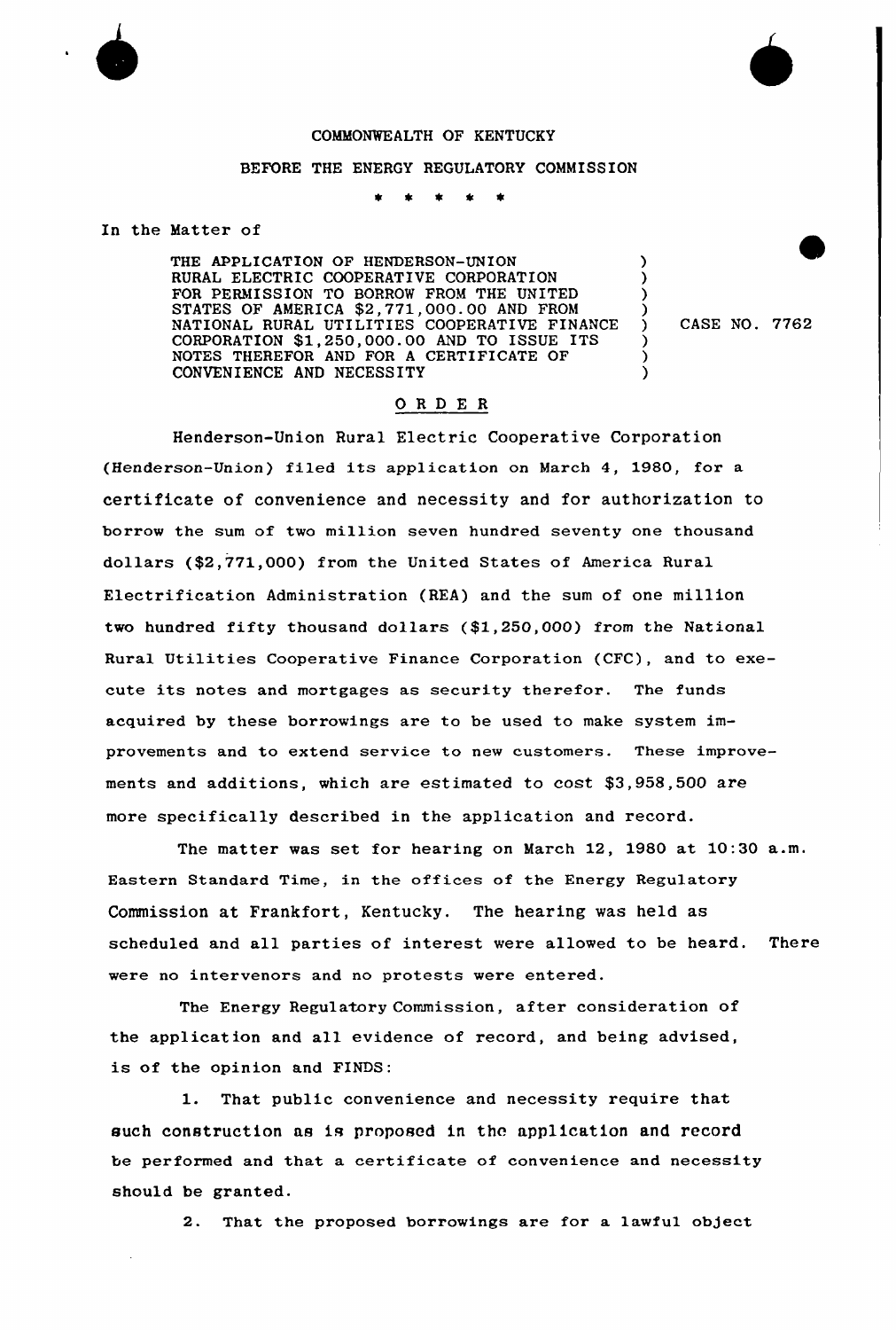

within the corporate purposes of the utility, are necessary and appropriate for and consistent with the proper performance by the utility of its service to the public, and will not impair its ability to perform that service, and are reasonably necessary and appropriate for such purpose.

IT IS THEREFORE ORDERED that Henderson-Union be and it is hereby granted a certificate of public convenience and necessity to proceed with the construction as set forth in the application and record.

IT IS FURTHER ORDERED that Henderson-Union be and hereby is authorized to borrow a sum in the principal amount of \$2,771,000 from REA at the rate of five percent  $(5%)$  per annum over a thirtyfive (35) year period with payments of principal being deferred for three (3) years.

IT IS FURTHER ORDERED that Henderson-Union be and it is hereby authorized to borrow a sum in the principal amount of \$1,250,000 from CFC at the initial interest rate of nine and one half percent (9\$%) per annum, but which may vary from time to time over the life of the loan, over a period of thirty-five (35) years.

IT IS FURTHER ORDERED that Henderson-Union be and it is hereby authorized to execute its notes and mortgages as security for the loans authorized herein.

IT IS FURTHER ORDERED that the proceeds from the proposed borrowings shall be used only for the lawful objects as set out in the application and record.

IT IS FURTHER ORDERED that Henderson-Union shall, as soon as reasonably possible, file with the Commission a copy of the correspondence from REA approving the loan.

IT IS FURTHER ORDERED that Henderson-Union shall submit semiannual reports to the Commission setting forth in detail the status of the construction authorized herein as well as the status of the funds authorized for said construction.

Nothing herein contained shall be deemed a warranty or finding of value of securities or financing authorized herein on the part of the Commonwealth of Kentucky or any agency thereof.

 $-2-$